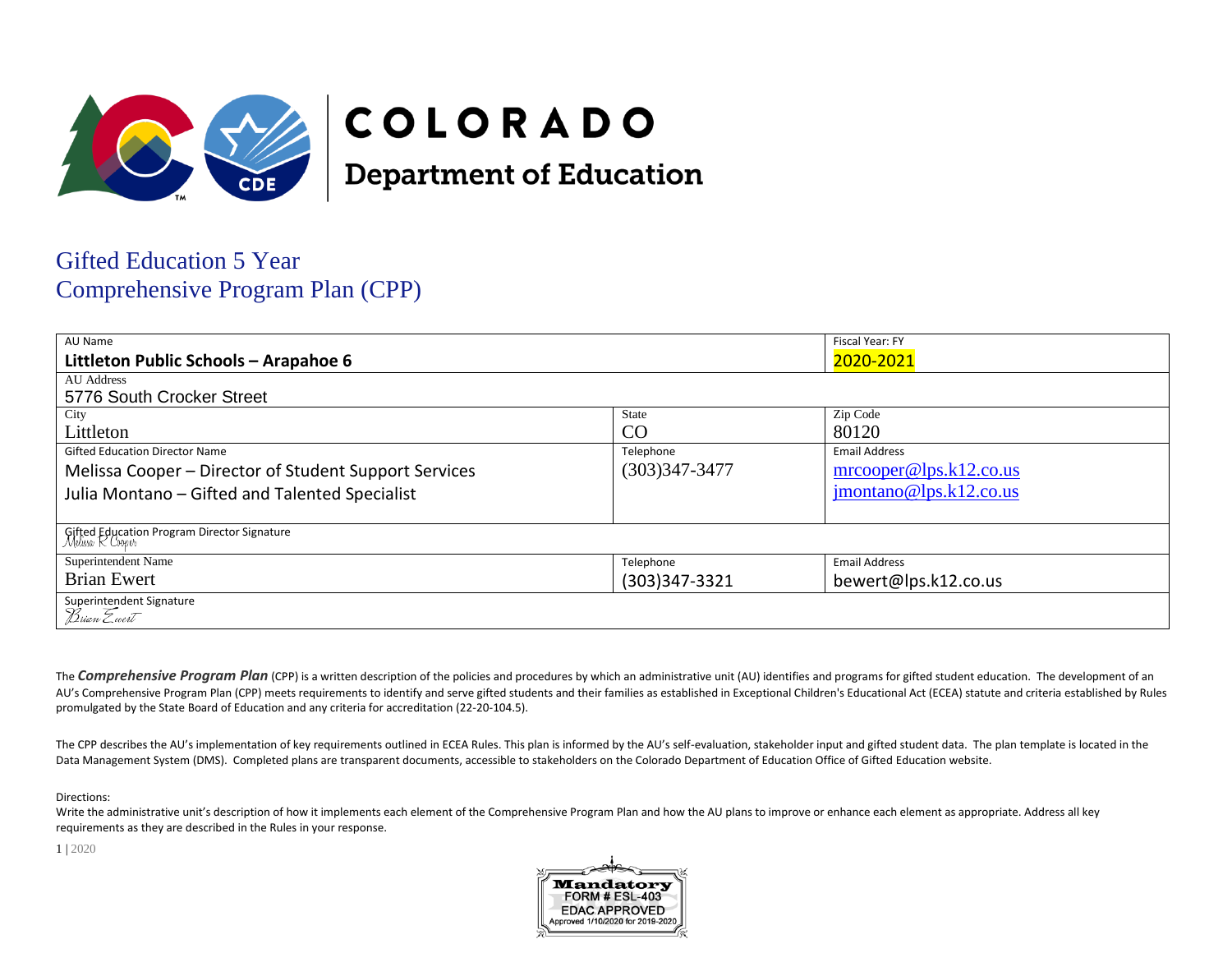| <b>Exceptional Children's Education Act Program Element</b>                                                                                                                                                                                                                                                                                                                                                                                                                                                                                                                                                                                                                                                                                                                                                                                                                                                                                                                                                                                                            | Please describe how the element is currently implemented in the AU.<br>Address every article of law in each element.                                                                                                                                                                                                                                                                                                                                                                                                                                                                                                                                                                                                                                                                                                                                                                                                                                                                                                                                                                                                                                                                                                                                                                                                                                                                                                                                                                                                                                                                                                                                                                                                                                                                                                                                                                                                                                                                                                                                                                                                                                                                                                                                                                                                                                                                                                                                                                                                                                                                                                                                                                                                                                                                                            | If the AU plans to shift practices over the next<br>five years, use the following to explain:<br>Describe the specific action steps (activities,<br>strategies) the AU will take<br>Identify the data, policies and procedures,<br>and/or research that supports the specific<br>steps that were selected<br>Identify who is responsible for implementing<br>$\bullet$<br>these actions steps<br>Provide a timeline for implementation with<br>specific benchmarks and dates<br>Identify the measures used to assess the<br>success of the proposed action |
|------------------------------------------------------------------------------------------------------------------------------------------------------------------------------------------------------------------------------------------------------------------------------------------------------------------------------------------------------------------------------------------------------------------------------------------------------------------------------------------------------------------------------------------------------------------------------------------------------------------------------------------------------------------------------------------------------------------------------------------------------------------------------------------------------------------------------------------------------------------------------------------------------------------------------------------------------------------------------------------------------------------------------------------------------------------------|-----------------------------------------------------------------------------------------------------------------------------------------------------------------------------------------------------------------------------------------------------------------------------------------------------------------------------------------------------------------------------------------------------------------------------------------------------------------------------------------------------------------------------------------------------------------------------------------------------------------------------------------------------------------------------------------------------------------------------------------------------------------------------------------------------------------------------------------------------------------------------------------------------------------------------------------------------------------------------------------------------------------------------------------------------------------------------------------------------------------------------------------------------------------------------------------------------------------------------------------------------------------------------------------------------------------------------------------------------------------------------------------------------------------------------------------------------------------------------------------------------------------------------------------------------------------------------------------------------------------------------------------------------------------------------------------------------------------------------------------------------------------------------------------------------------------------------------------------------------------------------------------------------------------------------------------------------------------------------------------------------------------------------------------------------------------------------------------------------------------------------------------------------------------------------------------------------------------------------------------------------------------------------------------------------------------------------------------------------------------------------------------------------------------------------------------------------------------------------------------------------------------------------------------------------------------------------------------------------------------------------------------------------------------------------------------------------------------------------------------------------------------------------------------------------------------|------------------------------------------------------------------------------------------------------------------------------------------------------------------------------------------------------------------------------------------------------------------------------------------------------------------------------------------------------------------------------------------------------------------------------------------------------------------------------------------------------------------------------------------------------------|
| Procedures for Parent, Family, and Student Engagement 12.02(2)(a)<br>12.02(2)(a)(i) The program plan shall describe how the AU implements parent,<br>family, and student engagement and communication with regard to gifted<br>education programs that include, but are not limited to: how parents are<br>informed about access to identification procedures; ways to educate parents<br>and families about giftedness or parenting gifted students; information about<br>involvement and progress reporting; what programming options are available to<br>match student strengths and challenges; information about concurrent<br>enrollment; how to be involved in college and career planning; primary<br>languages in the AU, and ways parents and families may participate in the school<br>community.<br>12.02(2)(a)(ii) In multi-district AUs and BOCES, methods of engagement and<br>communication may vary based upon individual district procedures, but each<br>district must have a plan for parent, family, and student communication and<br>engagement. | <b>General Communication</b><br>Communication to LPS stakeholders is provided via multiple avenues and<br>addresses all aspects of the district's gifted education program. Our district<br>website, www.littletonpublicschools.net/gifted-talented is the first point of<br>contact many families have with our program; the site includes our definition<br>of "gifted," the ECEA defined areas of identification, a summary of the<br>programming, instructional strategies, and extended activities supported by<br>the program, and provides links for parents to learn more about giftedness.<br>There is also a page that describes our Early Access plan and procedures.<br>Finally the site provides an updated link to the contact information for the<br>gifted and talented district specialist and all building GT Facilitators.<br>Each school provides parents resources and information regarding the gifted<br>identification process through their websites and informational literature on<br>an ongoing basis throughout the year. All communication to families as well<br>as the forms for referral and further information regarding gifted education<br>are translated into Spanish which is our majority second language and can be<br>translated into multiple languages with the support of our district<br>communications team.<br>The LPS Gifted and Talented Advisory Council (GTAC link to GTAC district site)<br>is a critical component of our communication. The council meets 6 times a<br>year to determine the needs, issues and concerns of parents/schools around<br>GT services and programming in LPS and address them through open dialogue<br>and professional development. Each school has a parent rep and a GT teacher<br>on the council and members serve for a 2 year term. GTAC also serves in a<br>critical advisory role to the Board of Education in making decisions around not<br>just GT services but also other instructional/operational decisions. Each year<br>an annual report is presented to the Board of Ed outlining the previous year's<br>accomplishments, identifying potential charges for that year and addressing<br>issues raised by the council.<br><b>Events and Engagement</b><br>To engage our wider LPS GT community, our department hosts several events<br>each year to engage students and families. A continued effort to offer<br>parenting groups using the SENG (Social and Emotional Needs of the Gifted)<br>model at least one semester each year is an ongoing goal. Additionally the<br>district hosts a Chess Tournament, Spelling Bee, Math Tournament, and Battle<br>of the Books competition each year. These events are coordinated by building<br>GT Facilitators and are very well attended by students, parents, | Update of the LPS gifted and talented<br>website to reflect most current<br>programming practices and easier<br>communication with building level and<br>district staff.                                                                                                                                                                                                                                                                                                                                                                                   |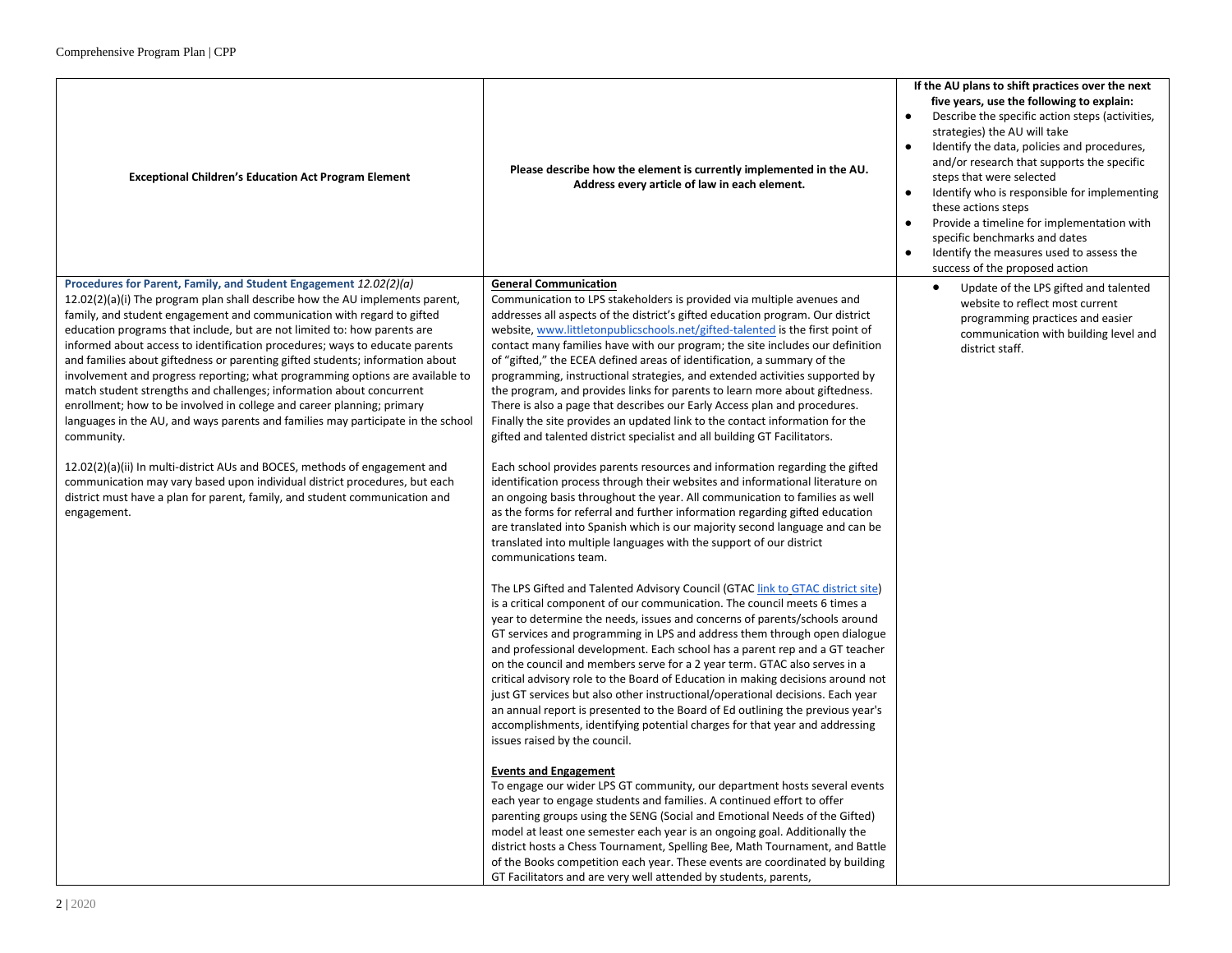| Comprenensive Frogram Fian   CFF                                                       |                                                                                                                                                                 |  |
|----------------------------------------------------------------------------------------|-----------------------------------------------------------------------------------------------------------------------------------------------------------------|--|
|                                                                                        | administrators, and other staff. Engaging with our community through these<br>events allows us to be a visible and vibrant part of LPS.                         |  |
|                                                                                        |                                                                                                                                                                 |  |
|                                                                                        | <b>Programming Communication</b>                                                                                                                                |  |
|                                                                                        | Programming options are explained to parents by the GT Facilitator at each                                                                                      |  |
|                                                                                        | school after the initial referral, during the identification process, and creation                                                                              |  |
|                                                                                        | of the ALP. Programming options include everything from in-class<br>differentiation to pull out classes with a cluster of talent students, content              |  |
|                                                                                        | acceleration, and opportunities for post-secondary (college and career)                                                                                         |  |
|                                                                                        | planning and concurrent enrollment. In addition, district-wide programming                                                                                      |  |
|                                                                                        | information is available via the "Gifted Education" link on the district website                                                                                |  |
|                                                                                        | as well as through the gifted education facilitator and school specific websites                                                                                |  |
|                                                                                        | at each school. Additional information specific to College and Career<br>Readiness including high school planning, postsecondary planning and                   |  |
|                                                                                        | concurrent enrollment is provided through the ICAP process beginning in the                                                                                     |  |
|                                                                                        | first year of middle school.                                                                                                                                    |  |
|                                                                                        |                                                                                                                                                                 |  |
|                                                                                        | The following in class accommodations are frequently used for differentiated<br>instruction:                                                                    |  |
|                                                                                        | Accommodations for strength areas<br>٠                                                                                                                          |  |
|                                                                                        | Alternative instructional strategies                                                                                                                            |  |
|                                                                                        | Contract learning                                                                                                                                               |  |
|                                                                                        | Curriculum compacting                                                                                                                                           |  |
|                                                                                        | Pre/post testing                                                                                                                                                |  |
|                                                                                        | Individualized plans                                                                                                                                            |  |
|                                                                                        | <b>Tiered Instruction</b>                                                                                                                                       |  |
|                                                                                        | Instruction utilizing the Depth and Complexity Framework<br>٠                                                                                                   |  |
|                                                                                        | <b>Cluster Grouping of Talent Students</b><br>٠                                                                                                                 |  |
|                                                                                        | <b>Flexible Grouping</b><br>٠                                                                                                                                   |  |
|                                                                                        | Differentiation in product or process to accommodate strength<br>٠                                                                                              |  |
| Definition of "Gifted Student" 12.02(2)(b)                                             | areas                                                                                                                                                           |  |
| 12.02(2)(b) The program plan shall include a written definition that is the same       | The district uses the definition exactly as written in statute: "Gifted students<br>are those students between the ages of four and twenty-one whose abilities, |  |
| as or substantially similar to the definition of "gifted student" specified in section | talents, and potential for accomplishment are so exceptional or                                                                                                 |  |
| 12.01(16) of these Rules. This definition shall serve as the basis for the             | developmentally advanced that they require special provisions to meet their                                                                                     |  |
| implementation of all other program plan elements described below.                     | educational programming needs. Gifted students include students with                                                                                            |  |
|                                                                                        | disabilities (i.e. twice exceptional) and students with exceptional abilities or<br>potential from all socio-economic and ethnic, cultural populations. Gifted  |  |
|                                                                                        | students are capable of high performance, exceptional production, or                                                                                            |  |
|                                                                                        | exceptional learning behavior by virtue of any or a combination of these                                                                                        |  |
|                                                                                        | areas:                                                                                                                                                          |  |
|                                                                                        | General or Specific Intellectual Ability<br>٠                                                                                                                   |  |
|                                                                                        | Specific Academic Aptitude: reading, writing, math, science, social<br>studies and world languages                                                              |  |
|                                                                                        | Specific Talent Aptitude: visual arts, performing arts, music, dance,<br>psychomotor, creative/productive thinking, and leadership"                             |  |
|                                                                                        | This definition is posted on the district website and included in documents                                                                                     |  |
|                                                                                        | available to parents and staff. This definition is the basis that servers for all                                                                               |  |
|                                                                                        | other program elements.                                                                                                                                         |  |
|                                                                                        |                                                                                                                                                                 |  |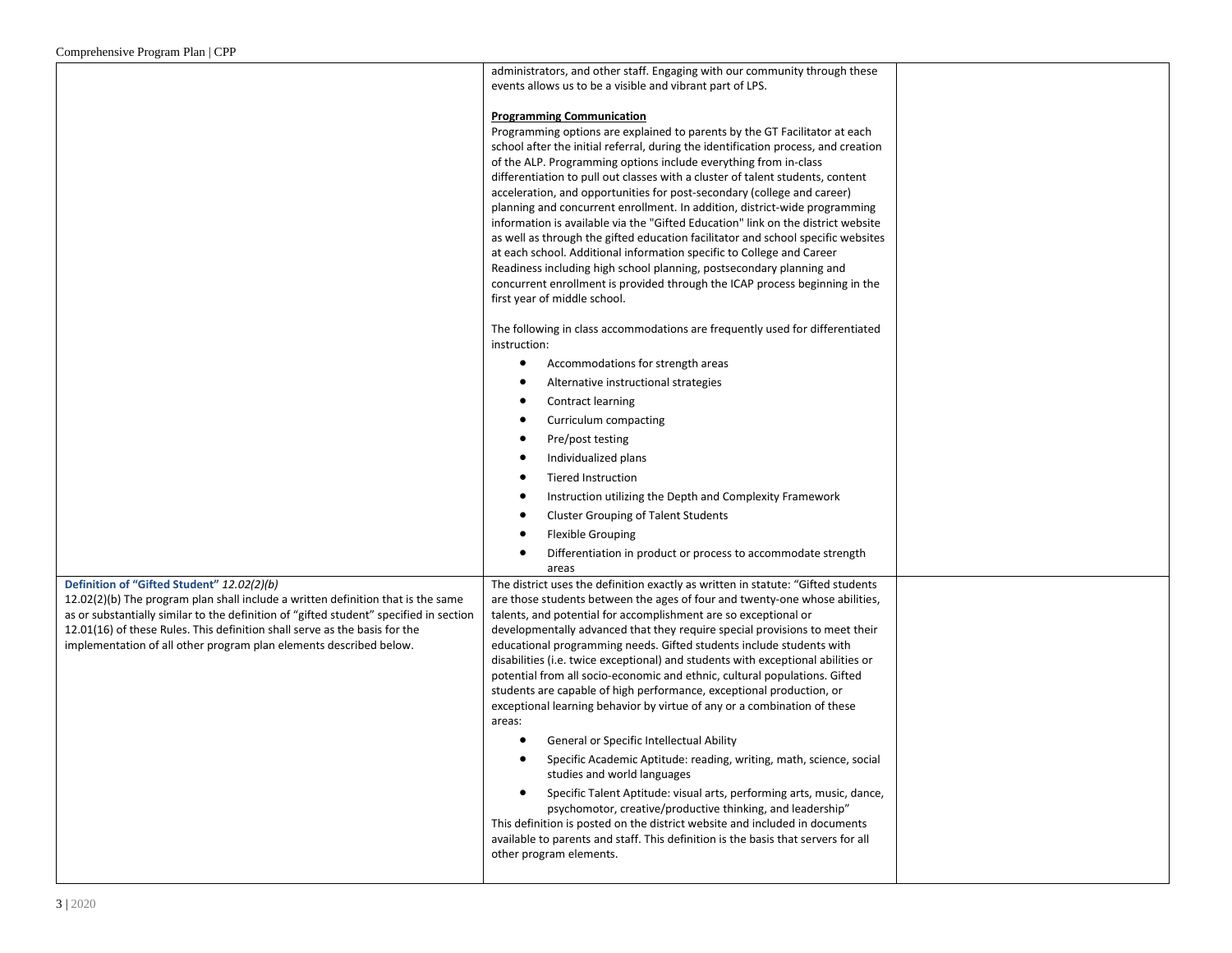#### Identification Procedures 12.02(2)(c)

The program plan shall describe the assessment process used by the AU for identifying students who meet the definition specified in section 12.01(16) and for identifying the educational needs of gifted students. The assessment process shall recognize a student's exceptional abilities or potential, interests, and needs in order to guide student instruction and individualized planning and programming. In traditionally underrepresented student groups and visual/music/performing arts student groups or talent pools, identification may require the collection of student information over time, using additional data points from a response to intervention approach, or additional assessment. The AU identification procedures shall include, but need not be limited to:

 $12.02(2)(c)(i)$  A method(s) to ensure equal and equitable access for all students. The program plan shall describe the efforts that the AU will make to identify gifted students from all populations, including preschool (if applicable) through twelfth grade students, minority students, economically diverse students, culturally diverse students, students with limited English proficiency and children with disabilities;

12.02(2)(c)(ii) Referral procedures that seek referrals from a variety of sources, and screening procedures used for conducting identification assessment. Every AU is strongly encouraged to include optional universal screening in identification procedures;

12.02(2)(c)(iii) A time line of no more than 30 school days after a referral to determine whether a student will continue with formal identification assessment, or will receive talent pool designation;

12.02(2)(c)(iv) Implementation of assessments that align with the purpose of identifying exceptionality in the categories of giftedness, and in traditionally underrepresented populations. The AU may choose local assessment tools from the Department's chart of common and varied assessment tools used in identification:

12.02(2)(c)(v) Collection of data for a body of evidence that includes, but is not limited to: assessment results from multiple sources and multiple types of data (i.e. qualitative and quantitative data about achievement, cognitive ability. performance, parent and teacher input, motivation and observations of gifted characteristics/behaviors). The body of evidence contains data to identify the strength area defined in the definition of gifted children and determine appropriate programming services. These same categories are used in data collection and for developing the ALP;

12.02(2)(c)(vi) A review team procedure; and that includes at least one person trained or endorsed in gifted identification and programming;

12.02(2)(c)(vii) A review team procedure for determining identification or a talent pool designation from a body of evidence and for developing individualized ALPs for identified students. When only cognitive ability assessment data meets criteria in a body of evidence, the review team may determine that the student is identified with general or specific intellectual ability. This identification meets the condition of portability.

#### 1. Student Search

The student search begins with the school GT Facilitator training their building staff about the needs and characteristics of gifted students so that they can begin to search for students who may be in need of GT instructional services. The search is broadened by "casting a wider net" through district wide universal screening assessments, Student Intervention Teams (SIT), and Gifted Review Teams (GRT) bringing forth the names of other candidates that might not typically be considered for referral. In addition to local school training, the District GT Specialist conducts information sessions with other key groups such as ELD teachers, Special Education Teachers, School Psychologists, Instructional Coaches, Counselors, Assistant Principals, and Principals. This information is also shared with stakeholders via brochures, websites, and at GTAC meetings.

### 2. Referral & Review Team Process

Anyone (including parents, teachers, administrators, other GT students, etc.) can make a referral for the team to consider. This process is organized by the GT Facilitator at each school to suit the individual needs of the building. Students who come from another GT program are automatically referred for consideration. The Portability process provided in GT state rules guides LPS GT Facilitators in transferring GT students identified in another Colorado school district. After a student has been referred, they are taken through the Review Team Process. Students who come from out of state and are listed as GT identified must be given automatic consideration for GT evaluation once documentation has been received from their previous school. Students are also referred as a result of the district wide universal screening assessments given throughout the year. These include the iReady given in grades K-8 in reading and math and the Measures of Academic Progress (MAP) given in Language Arts and Math in some high schools in grades 9&10. Referrals are also generated from CMAS data, Special Ed referral/evaluation data, ACCESS results, and any other data that is current within three school years. In addition, all students in grade 2 and new to LPS students in grades 3-5 at our three Title 1 schools (which are also our ELD center programs) are administered the NNAT3 online cognitive assessment as a means of additionally screening this group of underrepresented students with a nonverbal assessment.

During the Review Team Process, the GRT (made up of the GT Facilitator, an administrator or their designee, classroom teachers working with that student, and any other person the team deems necessary) begins to collect a body of evidence on the nominated student. We use the aforementioned universal screening data. (NWEA MAP data, CMAS results, and iReady data) and, any anecdotal data or relevant classroom work collected by the referring party. This evidence helps the GRT to review and determine what additional data should be collected to provide the student with an equitable evaluation and bring forth any pertinent information that may assist in making the most appropriate decision around the need for GT services and identification. If it is determined that the student needs further evaluation, parents are notified by means of a Consent for Evaluation form. Schools work to complete the process and make a determination about Gifted Identification within 30 school days after receipt of the signed Consent for Evaluation form.

- LPS plans to provide training for building GT Facilitators and general education teachers at our Title I schools to increase awareness of what giftedness may "look like" in students who live in poverty or do not speak English as their first language.
- LPS plans to improve their identification of underrepresented populations by expanding and improving the process by which we use Performance Evaluations to include in a Body of Evidence as a qualifying piece of data.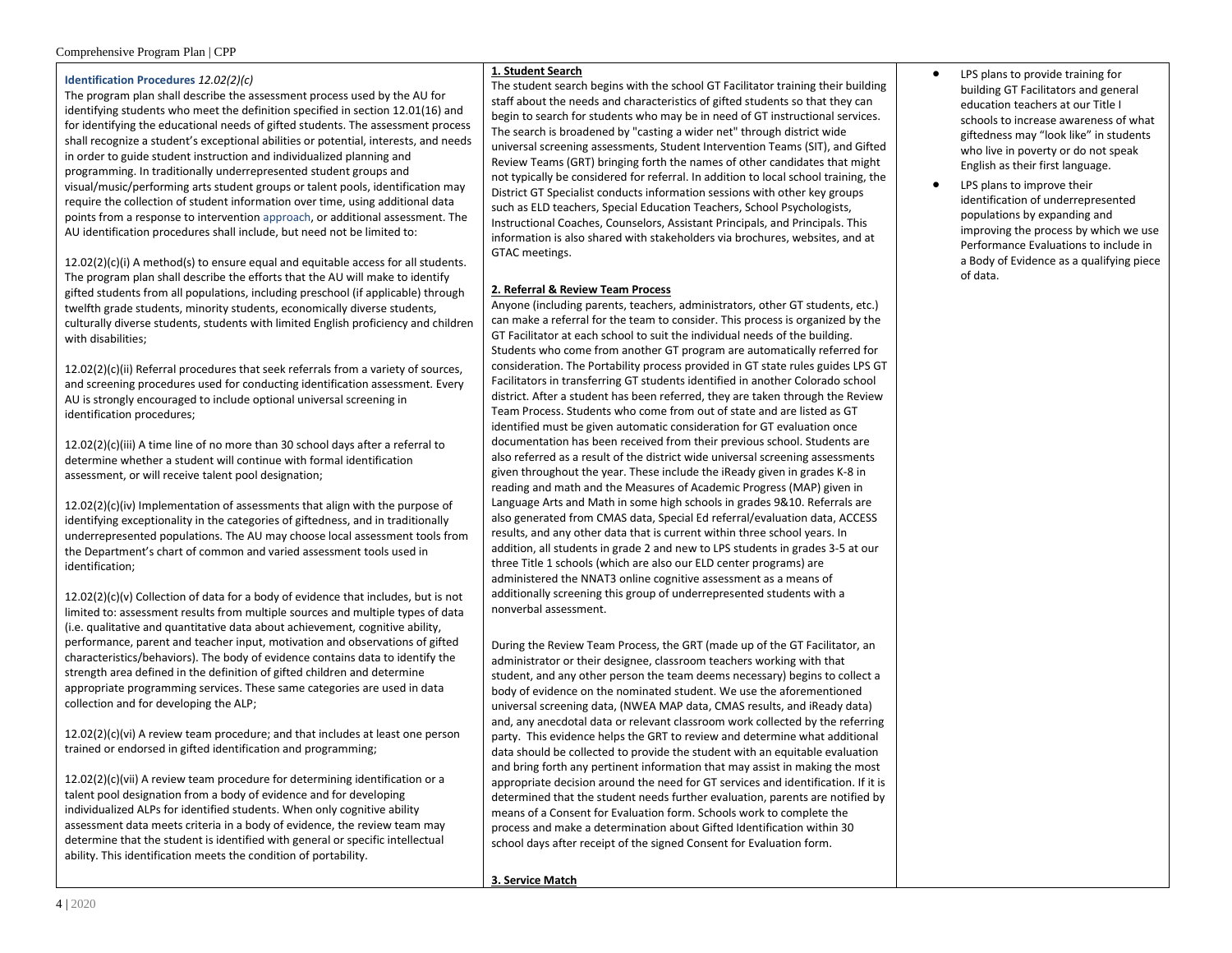| 12.02(2)(c)(viii) A determination letter for parents and school files describing the<br>decision of the review team, and area(s) of giftedness if the student is found to<br>have exceptional abilities; and<br>$12.02(2)(c)(ix)$ A communication procedure by which parents are made aware of<br>the identification assessment process for their student, understand the results of<br>the determination, and engage in the development and review of the student's<br>ALP.                                                                                                                                                                                                                                                                                                                                                                                                                                                                                                                | When the Identification process is completed a body of evidence is then<br>presented to the local school GRT to determine a) if the student meets the<br>criteria for formal GT identification and b) a change of programming is needed<br>for that student based on the body of evidence. It is important to note that a<br>service match should occur EVEN when the student is not formally identified<br>as GT. It is about matching instruction to student needs. The results of this<br>decision are then communicated to the parents via a determination letter. For<br>those students formally identified as GT an Advanced Learning Plan (ALP) is<br>developed within 30 school days. All processes and procedures are reviewed<br>annually to verify equity of access and that traditionally underrepresented<br>populations are being identified.                                                                                                                                                                                                                                                                                                                                                                                                                                                                                                                                                                                                                                                                                                                                                                                                                                                                                                                                                                                                                                                                                                                                                                                                                                                                                                |  |
|---------------------------------------------------------------------------------------------------------------------------------------------------------------------------------------------------------------------------------------------------------------------------------------------------------------------------------------------------------------------------------------------------------------------------------------------------------------------------------------------------------------------------------------------------------------------------------------------------------------------------------------------------------------------------------------------------------------------------------------------------------------------------------------------------------------------------------------------------------------------------------------------------------------------------------------------------------------------------------------------|------------------------------------------------------------------------------------------------------------------------------------------------------------------------------------------------------------------------------------------------------------------------------------------------------------------------------------------------------------------------------------------------------------------------------------------------------------------------------------------------------------------------------------------------------------------------------------------------------------------------------------------------------------------------------------------------------------------------------------------------------------------------------------------------------------------------------------------------------------------------------------------------------------------------------------------------------------------------------------------------------------------------------------------------------------------------------------------------------------------------------------------------------------------------------------------------------------------------------------------------------------------------------------------------------------------------------------------------------------------------------------------------------------------------------------------------------------------------------------------------------------------------------------------------------------------------------------------------------------------------------------------------------------------------------------------------------------------------------------------------------------------------------------------------------------------------------------------------------------------------------------------------------------------------------------------------------------------------------------------------------------------------------------------------------------------------------------------------------------------------------------------------------------|--|
|                                                                                                                                                                                                                                                                                                                                                                                                                                                                                                                                                                                                                                                                                                                                                                                                                                                                                                                                                                                             | The district reports that currently 13 percent of the total student population is<br>identified as gifted. However, gifted student demographics do not match<br>overall student demographics in the areas of Black and Hispanic groups, ELD<br>students, and students with disabilities. We are working diligently with our<br>Innovation, Equity, and Learning team to develop more inclusive and<br>equitable identification processes to address our underrepresented<br>populations which will include more portfolio review and reliance on<br>qualitative data.                                                                                                                                                                                                                                                                                                                                                                                                                                                                                                                                                                                                                                                                                                                                                                                                                                                                                                                                                                                                                                                                                                                                                                                                                                                                                                                                                                                                                                                                                                                                                                                      |  |
| <b>Criteria for Determining Exceptional Ability (Giftedness) or Talent Pool</b><br>12.02(2)(d)<br>$12.02(2)(d)(i)$ For each category of giftedness defined in $12.01(16)$ , criteria for<br>exceptional ability means: 95 percentile or above on a standardized nationally<br>normed test or observation tool, or a rating on a performance assessment that<br>indicates exceptionality/distinguished compared to age mates.<br>$12.02(2)(d)(ii)$ Not meeting criteria on a single assessment tool shall not prevent<br>further data collection or consideration for identification, if other indicators<br>suggest exceptional potential as observed in a body of evidence.<br>12.02(2)(d)(iii) Criteria for screening assessments is a score range less than the<br>95 percentile ranking or results on observation/performance assessment tools as<br>determined by the AU to determine referrals, further data collection and<br>observation, and/or formation of student talent pools. | In order for students in LPS to be formally identified as GT, a student must<br>meet the criteria as outlined by CDE rules. For General Intellectual Ability, this<br>means a student must have a cognitive score in the 95%ile or above as well as<br>a compelling body of evidence including other qualitative and quantitative<br>data that supports the need for GT programming. To be identified in a Specific<br>Academic Aptitude, a student's body of evidence must contain three (3)<br>qualifying data points in a combination of achievement, aptitude, and/or<br>observable behaviors. To ensure equity, a large number of assessments (both<br>group and individual) that measure verbal, nonverbal, and quantitative<br>abilities are available for schools to use such as WIPPSI, WISC, DAS, CogAT,<br>NNAT, OLSAT, etc. These assessments are also reviewed periodically to<br>minimize cultural bias.<br>A portfolio process for the talent areas has been in place since the 18-19<br>school year. In accordance with CDE guidance Littleton Public Schools requires<br>that in order to qualify for a Talent Identification a student's body of evidence<br>must contain three (3) qualifying data points which vary based on the specific<br>aptitude in which a student has a strength. The district GT Specialist serves as<br>part of the Metro Area Talent Identification Cadre to stay on top of best<br>practices and continue to expand our identifications in this area.<br>Teachers receive ongoing training in how to administer and interpret<br>identification assessments. This is especially important as new staff members<br>are hired and/or assessments are replaced due to revisions of student norms.<br>Several assessments are available at the schools to gather both quantitative<br>and qualitative data in various areas. Assessments such as the Scales for<br>Identifying Gifted Students (SIGS), Torrance Test of Creative Thinking (TTCT),<br>Gifted Evaluation Scale (GES2), Gifted Rating Scale (GRS), etc. are in place to<br>accommodate data collection in learning behaviors and the talent areas. |  |
|                                                                                                                                                                                                                                                                                                                                                                                                                                                                                                                                                                                                                                                                                                                                                                                                                                                                                                                                                                                             | The District Office maintains additional aptitude, achievement, and behavior<br>scales for trained GT Facilitators to check out for both individual and group                                                                                                                                                                                                                                                                                                                                                                                                                                                                                                                                                                                                                                                                                                                                                                                                                                                                                                                                                                                                                                                                                                                                                                                                                                                                                                                                                                                                                                                                                                                                                                                                                                                                                                                                                                                                                                                                                                                                                                                              |  |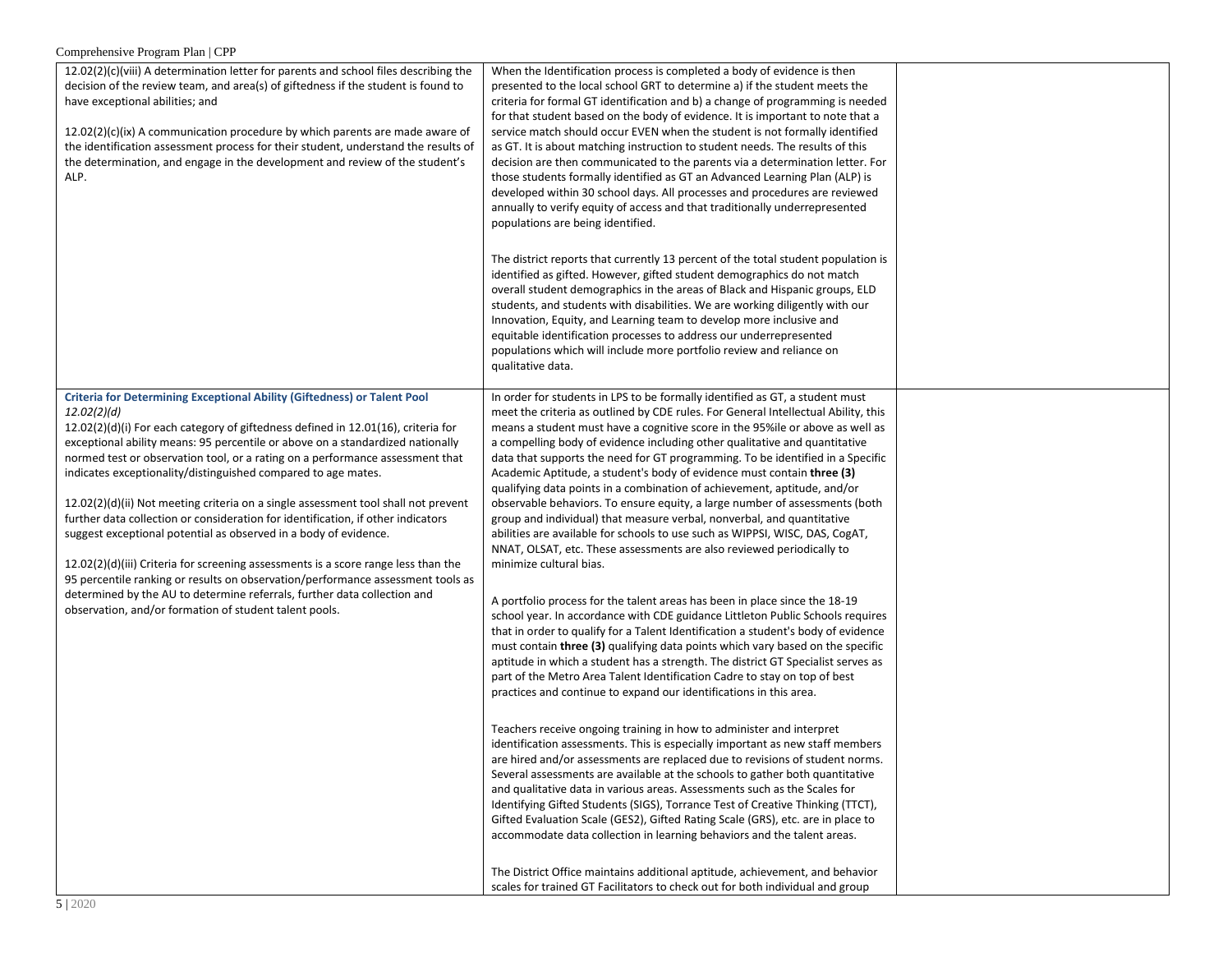|                                                                                                                                                                                                                                                                                                                                                                                                                                                                                                                                                                                                                                                                                                                                                                                                                                                                                                                                                                                                                                                                                | evaluations. A district school psychologist is available to assist in testing<br>students should circumstances indicate a need for this. Students being<br>evaluated for Early Access are assessed by a trained school psychologist.<br>In all of the designated categories for each ID area, the scores at the 95th<br>percentile or above and/or exceptional/distinguished ratings, are the criteria<br>for determining eligibility. Students in the 90th-94th range or exceptional are<br>monitored by the GRT to determine if further assessment is needed or if the<br>student needs to be designated as part of the Talent Pool.                                                                                                                         |  |
|--------------------------------------------------------------------------------------------------------------------------------------------------------------------------------------------------------------------------------------------------------------------------------------------------------------------------------------------------------------------------------------------------------------------------------------------------------------------------------------------------------------------------------------------------------------------------------------------------------------------------------------------------------------------------------------------------------------------------------------------------------------------------------------------------------------------------------------------------------------------------------------------------------------------------------------------------------------------------------------------------------------------------------------------------------------------------------|----------------------------------------------------------------------------------------------------------------------------------------------------------------------------------------------------------------------------------------------------------------------------------------------------------------------------------------------------------------------------------------------------------------------------------------------------------------------------------------------------------------------------------------------------------------------------------------------------------------------------------------------------------------------------------------------------------------------------------------------------------------|--|
| Identification Portability 12.02(2)(e)<br>Identification portability shall be based upon AU implementation of statewide<br>identification procedures required in Section 12.02(2)(c) and use of criteria set<br>for exceptionality in Section 12.02(2)(d) and determination of a student's<br>identification in one or more of the categories of giftedness as described in the<br>state definition of gifted children in Section 12.01(16). Administrative units shall<br>implement procedures for statewide portability of identification that include,<br>but may not be limited to:<br>$12.02(2)(e)(i)$ A requirement that the sending school/district transfer the body of<br>evidence for identification and the ALP with student records when the student<br>moves from one district to another;<br>$12.02(2)(e)(ii)$ Review of the transferred student's ALP within 45 school days of<br>start date to determine programming options and services that serve the<br>identified area(s) according to the district and community resources of the<br>receiving district; | A central registration process allows for parents of all incoming students to<br>indicate if their child has been identified as GT or has participated in GT<br>services in a previous district. This information is then forwarded on to the<br>local school GT Facilitator to ensure that the student is brought forward for<br>consideration for GT identification and services in LPS. Students previously<br>identified as GT in another Colorado district and who have an ALP must be<br>reviewed and have an ALP created for them within 45 days of their start of<br>school. If enough information is not received at the local school, the District<br>GT Specialist will assist in obtaining additional student records from the<br>previous school. |  |
| 12.02(2)(e)(iii) If the receiving district finds the body of evidence to be<br>incomplete, the receiving district shall consult with, as practical, the former<br>district, parents, and student and re-evaluate the identification determination;<br>and.<br>$12.02(2)(e)(iv)$ Communication to parents within 60 school days of start date<br>about how the new district will meet the needs outlined in the student's ALP                                                                                                                                                                                                                                                                                                                                                                                                                                                                                                                                                                                                                                                   |                                                                                                                                                                                                                                                                                                                                                                                                                                                                                                                                                                                                                                                                                                                                                                |  |
| Advanced Learning Plan Content 12.02(2)(f)                                                                                                                                                                                                                                                                                                                                                                                                                                                                                                                                                                                                                                                                                                                                                                                                                                                                                                                                                                                                                                     | LPS utilizes Frontline to create ALPs for all GT students according to the                                                                                                                                                                                                                                                                                                                                                                                                                                                                                                                                                                                                                                                                                     |  |
| The AU shall develop an ALP for every gifted student according to the student's<br>determined area(s) of giftedness, interests, and instructional and affective<br>needs. The ALP shall be considered in educational planning toward post-<br>secondary readiness outcomes and decision-making concerning subsequent<br>programming for that student and be used in the articulation/transition process,<br>preschool (if applicable) through grade 12. At the high school level ALPs may<br>blend with the student's individualized career and academic plan (ICAP) if all<br>content of the ALP are inclusive in the ICAP which includes achievement and<br>affective goals. The ALP content shall include, but not be limited to:                                                                                                                                                                                                                                                                                                                                           | student's determined area(s) of giftedness, interests, and instructional and<br>affective needs. The district follows ECEA and CDE guidelines in the<br>development implementation, and progress monitoring of Advanced Learning<br>Plans. Components of the Advanced learning Plan Include:<br>Student profile described in a Body of Evidence<br>$\bullet$<br>Student interests<br>٠<br>Identified Strength Areas<br>Annual standards-based achievement (SMART goal(s) aligned to<br>$\bullet$<br>strength area(s)                                                                                                                                                                                                                                           |  |
| 12.02(2)(f)(i) A student profile described in a body of evidence. This profile shall<br>be subject to the AU's student records confidentiality guidelines. The local AU<br>determines periodic updates of the student profile, especially in terms of<br>interests, and/or demonstration of previously unidentified strengths;<br>12.02(2)(f)(ii) A working-document section of the ALP. This portion of the ALP<br>records annual measurable, attainable achievement and affective goals and<br>progress. Achievement goals are standards-based statements in strength area(s).                                                                                                                                                                                                                                                                                                                                                                                                                                                                                               | Annual standards-based affective SMART goal<br>$\bullet$<br>Description or delineation of supplemental curriculum, activities,<br>٠<br>specific programs or coursework, specific strategies, and/or<br>extended or expanded learning opportunities available to match a<br>student's strength area(s) and support the goals<br>Progress reports toward goal attainment<br>Personnel involved with ALP development<br>٠                                                                                                                                                                                                                                                                                                                                         |  |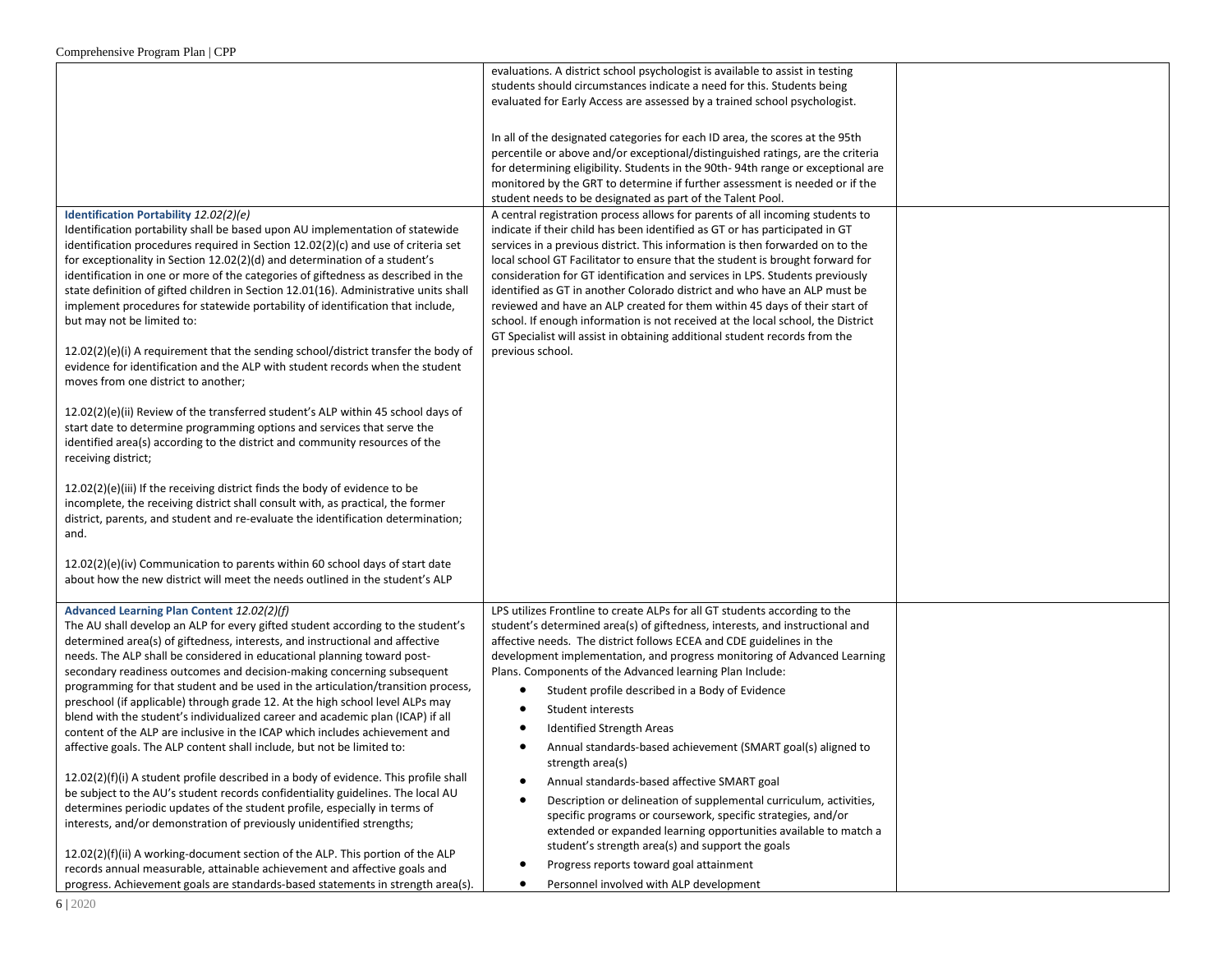| Additional achievement goals may be needed to address documented<br>achievement gaps or career interest. Affective goals reflect development of<br>personal, social, communication, leadership, and/or cultural competency;<br>12.02(2)(f)(iii) Description or delineation of supplemental curriculum, activities,<br>specific programs or coursework, specific strategies, and/or extended or<br>expanded learning opportunities available in the AU that match a student's<br>strength area(s) and support the goals;<br>12.02(2)(f)(iv) Progress reports that align with the AU's or member district's<br>schedule for parent-reporting and/or conferences about student progress.<br>Adjustments to goals and programming options may occur during any progress<br>reporting period;<br>12.02(2)(f)(v) Personnel involved in ALP development, and in progress report<br>meetings or conferences, including, but not limited to classroom teacher(s),                                                                                                                                                                                                                                                                                                                                                                                                                                                                                                                                                                                                                                                                                                                                                                                                                                                                                                                                                                                                                                                                                                                                             | $\bullet$<br>Evidence of parent engagement and input into ALP<br>All of the Components of the ALP, Course Schedules, Transcripts, and other<br>uploaded documentation are housed in Frontline.                                                                                                                                                                                                                                                                                                                                                                                                                                                                                                                                                                                                                                                                                                                                                                                                                                                                                                                                                                                                                                                                                                                                                                                                                                                                                                                                                                                                                                                                                                                                                                                                            |                                                                                                                                                                                                       |
|------------------------------------------------------------------------------------------------------------------------------------------------------------------------------------------------------------------------------------------------------------------------------------------------------------------------------------------------------------------------------------------------------------------------------------------------------------------------------------------------------------------------------------------------------------------------------------------------------------------------------------------------------------------------------------------------------------------------------------------------------------------------------------------------------------------------------------------------------------------------------------------------------------------------------------------------------------------------------------------------------------------------------------------------------------------------------------------------------------------------------------------------------------------------------------------------------------------------------------------------------------------------------------------------------------------------------------------------------------------------------------------------------------------------------------------------------------------------------------------------------------------------------------------------------------------------------------------------------------------------------------------------------------------------------------------------------------------------------------------------------------------------------------------------------------------------------------------------------------------------------------------------------------------------------------------------------------------------------------------------------------------------------------------------------------------------------------------------------|-----------------------------------------------------------------------------------------------------------------------------------------------------------------------------------------------------------------------------------------------------------------------------------------------------------------------------------------------------------------------------------------------------------------------------------------------------------------------------------------------------------------------------------------------------------------------------------------------------------------------------------------------------------------------------------------------------------------------------------------------------------------------------------------------------------------------------------------------------------------------------------------------------------------------------------------------------------------------------------------------------------------------------------------------------------------------------------------------------------------------------------------------------------------------------------------------------------------------------------------------------------------------------------------------------------------------------------------------------------------------------------------------------------------------------------------------------------------------------------------------------------------------------------------------------------------------------------------------------------------------------------------------------------------------------------------------------------------------------------------------------------------------------------------------------------|-------------------------------------------------------------------------------------------------------------------------------------------------------------------------------------------------------|
| student, parents, gifted education staff or staff with training in gifted education<br>identification and programming, and support staff as appropriate.                                                                                                                                                                                                                                                                                                                                                                                                                                                                                                                                                                                                                                                                                                                                                                                                                                                                                                                                                                                                                                                                                                                                                                                                                                                                                                                                                                                                                                                                                                                                                                                                                                                                                                                                                                                                                                                                                                                                             |                                                                                                                                                                                                                                                                                                                                                                                                                                                                                                                                                                                                                                                                                                                                                                                                                                                                                                                                                                                                                                                                                                                                                                                                                                                                                                                                                                                                                                                                                                                                                                                                                                                                                                                                                                                                           |                                                                                                                                                                                                       |
| ALP Procedures and Responsibilities 12.02(2)(g)<br>12.02(2)(g)(ii) Personnel assigned with the responsibility for development and<br>monitoring. At minimum the student's parents and classroom teachers should<br>be familiar with and support ALP goals, and/or write ALP measurable goals<br>according to local procedures. Gifted education resource personnel may assist in<br>the writing of goals, but may not be the sole custodian of the ALP. Goals are<br>written and aligned with classroom tiered instruction and expanded learning<br>opportunities for supplemental or intensive programming;<br>$12.02(2)(g)(iii)$ A method to develop student awareness and active participation<br>in the ALP process;<br>12.02(2)(g)(iv) A process for management of ALPs within the cumulative file<br>system including a procedure for transferring ALPs between grade levels, school<br>levels, and districts. It is highly encouraged that ALPs are written by those<br>working with the gifted student and that the ALP is an ongoing plan for<br>coursework, tiered instruction, and increasing performance in the student's area<br>of strength. ALP goals should be written or reviewed for current relevancy to<br>teachers and students at the beginning of the school year;<br>12.02(2)(g)(v) An ALP progress reporting timeline. The review of progress<br>integrates with ongoing conference or reporting periods of the district. It is<br>highly encouraged that ALPs be student-led at the secondary level; and<br>12.02(2)(g)(vi) A system to show evidence of parent engagement and input in<br>ALP development and in the review of progress. Evidence may include, but is not<br>limited to: signature, electronic signature or checkbox of involvement, checklist,<br>or other assurance supporting the student's growth. If after 3 documented<br>attempts to contact the parents for signature, no parental signature is obtained,<br>school personnel shall continue with ALP implementation and continue to<br>engage parents in the process.<br>Programming 12.02(2)(h) | ALPs are written or revised within the first 45 days of initial gifted<br>identification and thereafter during the first 30 days of each school year. All<br>GT Facilitators at every level are trained to use Frontline in order to ensure<br>ALPs are properly reviewed and updated annually.<br>Goals are written to address each identified area of strength, and affective<br>needs. Goals are written in SMART format and are aligned to the Colorado<br>Academic Standards. Teachers, support staff, parents/guardians, and students<br>collaborate to create and revise the Advanced Learning Plans and monitor<br>progress toward goals throughout the school year. Parents are notified of this<br>progress according to the school's regular progress monitoring timelines.<br>Tiered classroom instruction and supplemental programming is listed within<br>the ALP. The plan outlines the universal, targeted, and intensive interventions<br>necessary in and out of school to meet the academic and social/emotional<br>needs of the students. Gifted Education Facilitators collaborate with<br>classroom teachers and other support staff as necessary to implement all<br>programming components of the Advanced Learning Plan. Recommended<br>programming options aligned to student need and availability are explained<br>to parents by the Gifted Education Facilitator, including opportunities for<br>post-secondary (college and career) planning and concurrent enrollment.<br>LPS emphasizes that the Advanced Learning Plan Process is a collaborative<br>process between teacher, parent, students, support staff and administrators<br>as necessary. Plans should not be written in isolation.<br>Programming decisions for gifted students in LPS is site-based. Classroom |                                                                                                                                                                                                       |
| 12.02(2)(h)(i) The program plan shall describe the programming components,<br>options, and strategies that will be implemented by the AU and schools to<br>appropriately address the educational needs of gifted students. Programming<br>shall match the academic strengths and interests of the gifted student. Other                                                                                                                                                                                                                                                                                                                                                                                                                                                                                                                                                                                                                                                                                                                                                                                                                                                                                                                                                                                                                                                                                                                                                                                                                                                                                                                                                                                                                                                                                                                                                                                                                                                                                                                                                                              | teachers provide differentiation and many Gifted Education Facilitators<br>provide accelerated content classes or other types of direct services to gifted<br>students. All classes for GT instruction incorporate learning experiences<br>utilizing depth & complexity, advanced achievement and/or higher order                                                                                                                                                                                                                                                                                                                                                                                                                                                                                                                                                                                                                                                                                                                                                                                                                                                                                                                                                                                                                                                                                                                                                                                                                                                                                                                                                                                                                                                                                         | LPS has identified a need for more<br>$\bullet$<br>individualized programming at the<br>secondary level. While we offer a<br>variety of high level classes, including<br>AP and concurrent enrollment |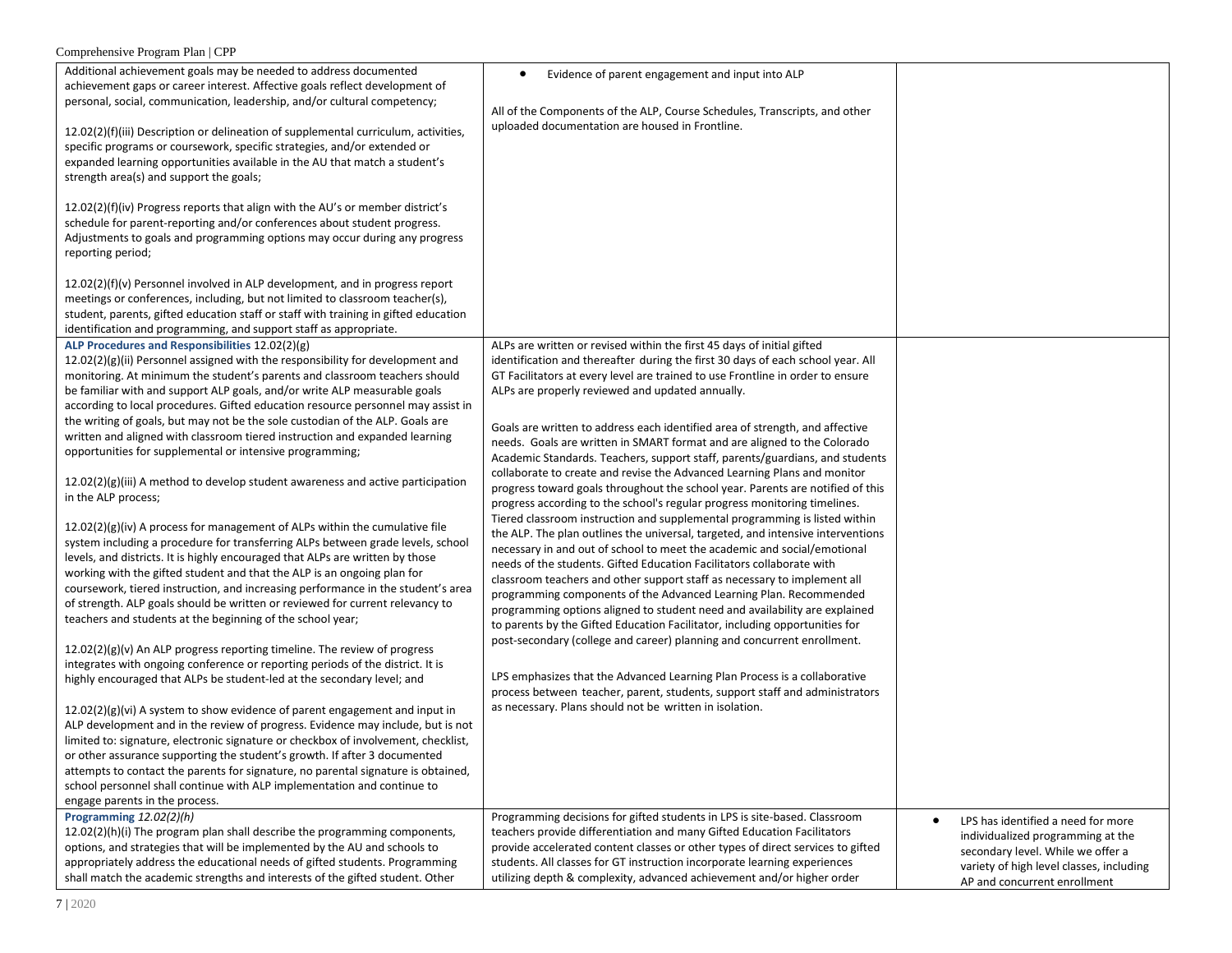educational or affective needs shall be addressed according to the individual student's profile. Programming components, options, and strategies shall include, but need not be limited to:

12.02(2)(h)(i)(A) Alignment of the gifted student's assessment data and ALP goals to programming options in the areas of giftedness;

12.02(2)(h)(i)(B) Structures or type of delivery by which gifted students are served at the different school levels (e.g., the general classroom, resource location, small instructional group, and/or pullout for direct and extended instruction aligned to strength area);

12.02(2)(h)(i)(C) Support in differentiated instruction and methods (e.g., acceleration, cluster grouping and higher order thinking skills);

12.02(2)(h)(i)(D) Affective and guidance support systems (e.g., social skills training, early college and career planning);

12.02(2)(h)(i)(E) Diverse content options provided for gifted students in their areas of strength (e.g., mentorship, Socratic seminars, advanced math, honors courses);

12.02(2)(h)(i)(F) The means by which articulation for preschool (if applicable) through grade 12 is planned and implemented;

12.02(2)(h)(i)(G) Pre-collegiate and/or pre-advanced placement support;

12.02(2)(h)(i)(H) ALP development and reviews conducted through the collaborative efforts of the teacher(s), other school personnel (as needed), parents and the student (as appropriate);

12.02(2)(h)(i)(l) Post-secondary options available to gifted students.

12.02(2)(h)(i)(J) Concurrent enrollment opportunities, if indicated by a gifted child's ALP or ICAP. To be considered in an ALP, the AU shall consider the student's need for appropriate concurrent enrollment, available options, funding, and requirement for administrative approval.

12.02(2)(h)(ii) Students identified with exceptional ability require provisions to develop the areas of strength over time. When underachievement and/or motivational issues are observed behaviors in a gifted student, the ALP team, child study team, or review team shall problem solve in collaboration with the family, the student, and appropriate staff.

thinking skills. Gifted and Talented Facilitators meet to transition gifted students between levels. Numerous avenues for acceleration are available including grade skipping, content acceleration, concurrent enrollment, and Early Access to Kindergarten.

At the elementary level the most frequently used academic programming consists of accelerated content, cluster grouping, content extensions, and differentiated instruction. In rare cases students have been full grade accelerated when deemed appropriate utilizing the Iowa Acceleration Scale (IAS) and a thorough review of student data by the GRT. The Pintsteins Program offers highly gifted fifth-graders the opportunity to meet 8-9 times per year to learn about giftedness, courage, vulnerability, flexibility, and resilience and to build relationships with other highly gifted students from across all of our Elementary schools.

At the secondary level the most frequently used programming options include Accelerated/Honors classes, content acceleration, Advanced Placement (AP) and International Baccalaureate (IB) classes and differentiated instruction within the regular classroom. Alternative options such as the Voyager Online Learning Program are available for at-risk and non-traditional gifted students, including those identified in Talent Areas whose commitment to their talent pursuits require a significant amount of time out of the traditional school setting.

The following in class accommodations are frequently used for differentiated instruction:

- $\bullet$ Accommodations for strength areas
- $\bullet$ Alternative instructional strategies
- $\bullet$ Contract learning
- $\bullet$ Curriculum compacting
- $\bullet$ Pre/post testing
- $\bullet$ Individualized plans
- **Tiered Instruction**  $\bullet$
- $\bullet$ Instruction utilizing the Depth and Complexity Framework
- $\bullet$ **Cluster Grouping of Talent Students**
- $\bullet$ **Flexible Grouping**
- $\bullet$ Differentiation in product or process to accommodate strength areas

Affective programming is implemented at every level through both the GT Facilitators and the school mental health team. LPS schools utilize a variety of programs to support mental health, safety and positive school climate. The following strategies are frequently used to provide affective guidance and counseling:

- $\bullet$ Programs such as "Second Step" that address specific social skills
- School Wide Positive Behavior Interventions & Supports (PBIS)  $\bullet$ Programs
- $\bullet$ Programs based on The Center for Academic and Social Emotional Learning's five key SEL competencies: Self-Management, Self-

opportunities, stakeholders report that the affective needs of our adolescents are not always attended to. The district GT Specialist plan to collaborate with secondary administrators to support the development of programming to meet this need.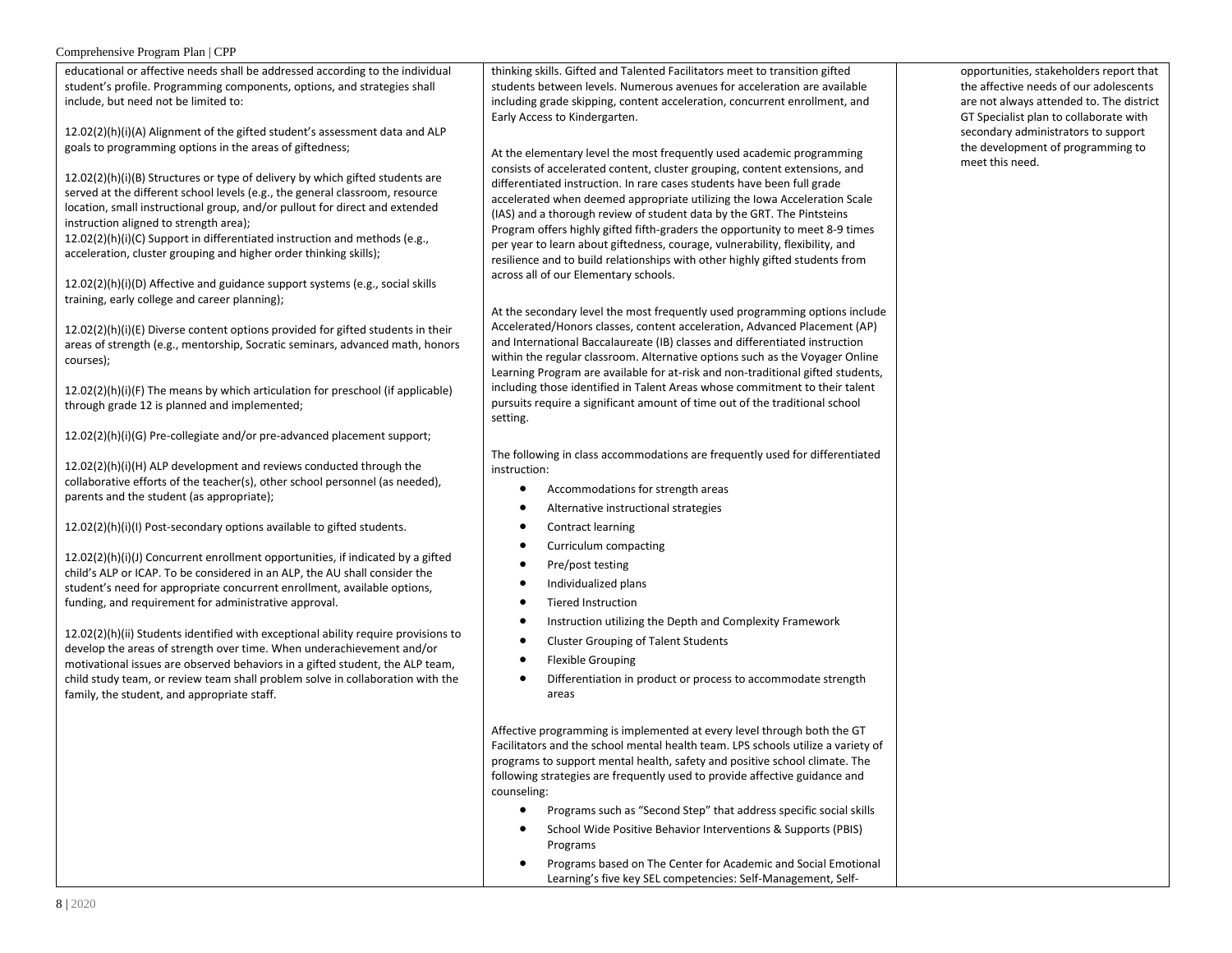|                                                                                                                                                              | Awareness, Responsible Decision Making, Relationship Skills and                                                                                                 |  |
|--------------------------------------------------------------------------------------------------------------------------------------------------------------|-----------------------------------------------------------------------------------------------------------------------------------------------------------------|--|
|                                                                                                                                                              | Social Awareness.                                                                                                                                               |  |
|                                                                                                                                                              | Electives/seminars<br>$\bullet$                                                                                                                                 |  |
|                                                                                                                                                              | Guidance/counseling programs                                                                                                                                    |  |
|                                                                                                                                                              | Leadership programming<br>٠                                                                                                                                     |  |
|                                                                                                                                                              | Self-advocacy training<br>٠                                                                                                                                     |  |
|                                                                                                                                                              | SENG Groups for Parents/Guardians<br>$\bullet$                                                                                                                  |  |
| Evaluation and Accountability Procedures 12.02(2)(i)                                                                                                         | Littleton Public Schools strives to conduct on-going self-evaluations of the GT                                                                                 |  |
| The comprehensive program plan shall describe the AU's procedures for                                                                                        | program, by carefully monitoring data and obtaining feedback from all                                                                                           |  |
| evaluation and accountability including, but not limited to:                                                                                                 | stakeholders. LPS uses several measures to monitor student achievement.                                                                                         |  |
|                                                                                                                                                              | CMAS data is disaggregated in many ways to look for trends that reflect                                                                                         |  |
| 12.02(2)(i)(i) Unified improvement plan addendum methods by which gifted<br>student performance is monitored and measured for continual learning progress    | successful instruction and to develop goals for both school and district Unified<br>Improvement Plans (UIPs).                                                   |  |
| and how such methods align with the state accreditation process (e.g., annual                                                                                |                                                                                                                                                                 |  |
| UIP gifted education addendum, multi-district/BOCES summary, intervention                                                                                    |                                                                                                                                                                 |  |
| progress monitoring data sources, ALP goals, and performance, district, and/or                                                                               | Prior to the beginning of school, each school sends a team made up of school                                                                                    |  |
| state assessment data). These methods include UIP elements such as annual                                                                                    | administrators, instructional coaches, classroom teachers, interventionist, GT<br>teachers, SPED teachers, etc., to review new data received and evaluate their |  |
| gifted student performance target(s) and an action plan to meet the target(s)                                                                                | school goals from the previous year as well as reviewing the District and                                                                                       |  |
| and a timeline to report on progress toward targets;                                                                                                         | school UIP. The LPS process is aligned with state accreditation requirements.                                                                                   |  |
|                                                                                                                                                              | The district GT Specialist meets with the district's instructional leadership                                                                                   |  |
| 12.02(2)(i)(ii) Methods by which student affective growth is monitored and<br>measured for continual development (e.g., rubrics for personal journals and    | team and individual school teams during Data Days to analyze GT data and                                                                                        |  |
| anecdotal data, student surveys, demonstration of self-advocacy, and student                                                                                 | ensure that GT students are achieving appropriate individual growth. Data is                                                                                    |  |
| career and/or college plans);                                                                                                                                | analyzed by subject and standard to look for trends that may reveal a                                                                                           |  |
|                                                                                                                                                              | systemic or building specific programming and/or instructional need.<br>Professional Development plans and resources are developed or purchased as              |  |
| 12.02(2)(i)(iii) Methods for ensuring that gifted student performance                                                                                        | necessary to address these needs and have included:                                                                                                             |  |
| (achievement and growth) and reporting are consistent with state accreditation                                                                               | Depth and Complexity Training and Training of Trainers<br>$\bullet$                                                                                             |  |
| and accountability requirements (i.e., disaggregation of state assessment data                                                                               | CLDE training for GT Facilitators in Title I schools                                                                                                            |  |
| for gifted students, identification of discrepancies in the data, goal setting and                                                                           | Training to implement a new math curriculum at the middle school<br>$\bullet$                                                                                   |  |
| demonstration of achievement and growth); and                                                                                                                | level that allows for more differentiation                                                                                                                      |  |
| 12.02(2)(i)(iv) Methods for self-evaluation of the gifted program including a                                                                                |                                                                                                                                                                 |  |
| schedule for periodic feedback and review (e.g., review of gifted policy, goals,                                                                             | All schools participate in the Professional Learning Communities (PLC) process                                                                                  |  |
| identification process, programming components, personnel, budget and                                                                                        | once a week for an hour to allow for intense work by PLC teams. GT                                                                                              |  |
| reporting practices, and the impact of gifted programming on student                                                                                         | Facilitators at each building join grade level teams to help address PLC                                                                                        |  |
| achievement and progress); and                                                                                                                               | question 4, (what do we do with students who already know it?) and<br>participate in a GT "job alike" PLC once a month to address instructional                 |  |
|                                                                                                                                                              | issues specific to the needs of GT learners.                                                                                                                    |  |
| 12.02(2)(i)(v) Methods by which parents, educators, and other required persons<br>are informed about the methods described in 12.02(2)(i)(i-iv) above.       |                                                                                                                                                                 |  |
|                                                                                                                                                              | Finally, our district GTAC chair reports to the Board of Education once a year                                                                                  |  |
|                                                                                                                                                              | to update them on our work and communicate the needs of gifted learners in                                                                                      |  |
|                                                                                                                                                              | LPS. This board update serves as an important part of our communication                                                                                         |  |
|                                                                                                                                                              | with stakeholders as it is also shared with the District Accountability                                                                                         |  |
|                                                                                                                                                              | Committee (DAC) who determines the issues the BOE will review annually.                                                                                         |  |
|                                                                                                                                                              |                                                                                                                                                                 |  |
| Personnel 12.02(2)(j)                                                                                                                                        | Littleton Public Schools has a highly qualified district gifted and talented                                                                                    |  |
| 12.02(2)(j)(i) The program plan shall describe the personnel who provide<br>instruction, counseling, coordination and other programming for gifted students. | specialist who oversees the program. The district provides support for gifted<br>programming and identification with at least a .5 GT Facilitator at every      |  |
| Personnel shall be knowledgeable in the characteristics, differentiated                                                                                      | elementary school and Gifted Facilitators designated by the school principals                                                                                   |  |
| instructional methods and competencies in the special education of gifted                                                                                    | at the secondary level. GT Facilitators are strongly encouraged to obtain their                                                                                 |  |
| students. Qualified personnel with endorsement or an advanced degree in gifted                                                                               | GT endorsement, Master's Degree in Gifted Education, and/or participate in                                                                                      |  |
| education are preferred in specific programs and classrooms consisting of mainly                                                                             | CDE online courses offered both directly through CDE and at the district level.                                                                                 |  |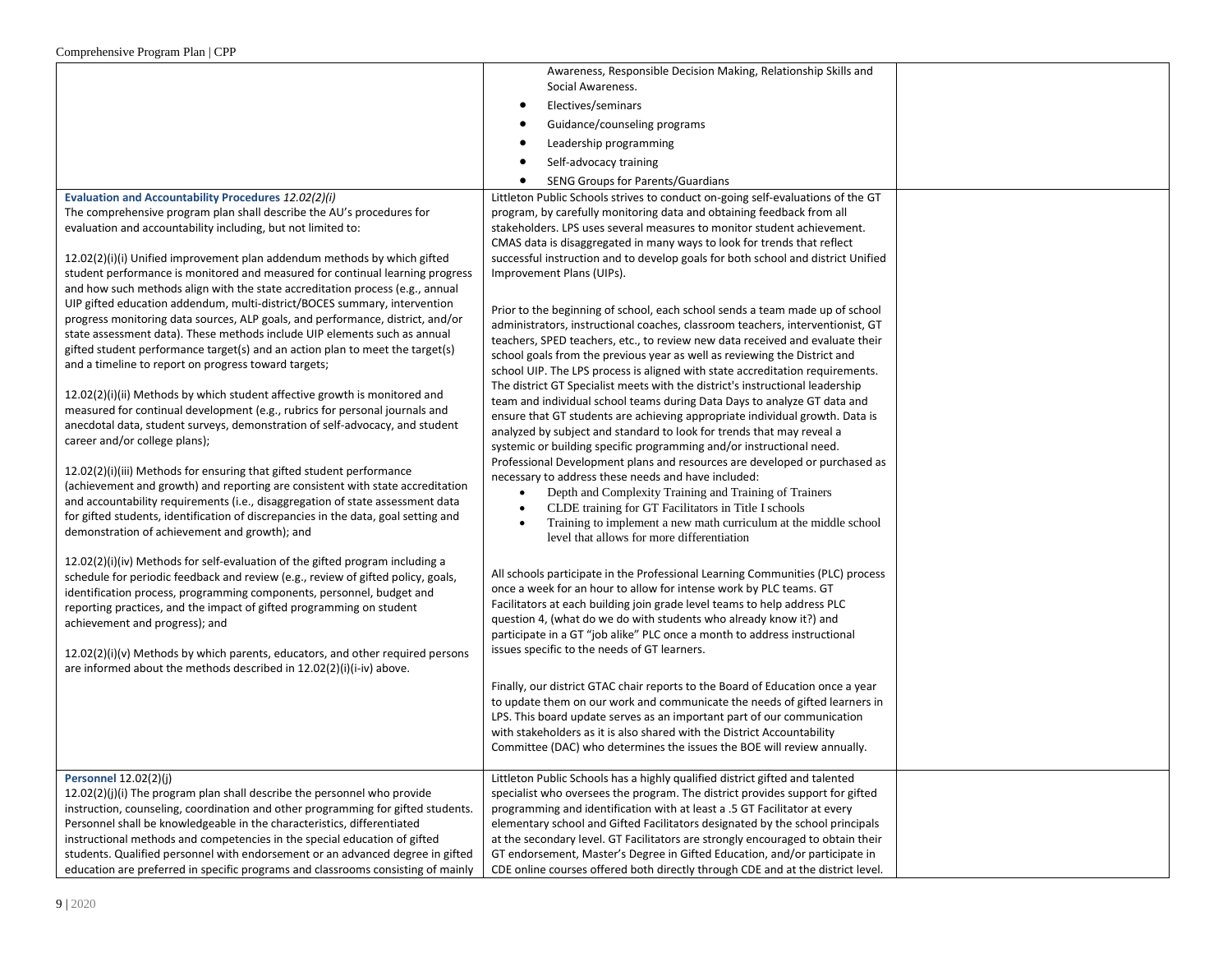| gifted students. Beginning with the 2010-2011 school year, every AU shall               | Currently 70% of LPS GT Facilitators have the GT Endorsement or advanced          |  |
|-----------------------------------------------------------------------------------------|-----------------------------------------------------------------------------------|--|
| employ or contract with a person who is responsible for:                                | degrees in GT.                                                                    |  |
|                                                                                         |                                                                                   |  |
| 12.02(2)(j)(i)(A) Management of the program plan;                                       |                                                                                   |  |
|                                                                                         | The District office provides professional development opportunities for staff,    |  |
| 12.02(2)(j)(i)(B) Professional development activities, the purposes of which are:       | both by paying registration fees for conferences and by offering in-district      |  |
|                                                                                         | training. The Director of Student Support Services works collaboratively with     |  |
| $12.02(2)(j)(i)(B)(l)$ To improve and enhance the skills, knowledge and expertise of    | the GT Specialist to include GT staff in district professional development.       |  |
| teachers and other personnel who provide instruction and other supportive               | Additionally, the district employs a Director of Social, Emotional, and           |  |
| services to gifted students; and                                                        | Behavioral Services who is able to provide support in affective programming       |  |
|                                                                                         | for gifted and talented students. GT Facilitators meet five times a year as a     |  |
| $12.02(2)(j)(i)(B)(11)$ To increase, to the extent practicable, the number of qualified | group with the District Specialist to discuss various topics dealing with both    |  |
| personnel providing instruction to gifted students.                                     | administrative and instructional issues. The agenda for these meetings is         |  |
|                                                                                         | developed collaboratively by the Facilitators with the District Specialist.       |  |
| $12.02(2)(j)(ii)$ The AU shall make good faith effort to hire and retain on at least a  |                                                                                   |  |
| halftime basis one qualified person to administer and monitor the                       | All GT Facilitators are trained in GT identification and characteristics,         |  |
| implementation of the AU's gifted program.                                              | differentiation of instruction for GT students, and analysis and interpretation   |  |
|                                                                                         | relating to the assessment of GT students for both ID and progress                |  |
| 12.02(2)(j)(iii) Administrative units should consider employing sufficient              | monitoring. They are responsible for communicating to all stakeholders at         |  |
| personnel for ALP writing and monitoring, and differentiated instruction for            | their buildings the importance of GT services and are required once a year to     |  |
| gifted students.                                                                        | present information about GT services and its impact on all students to their     |  |
|                                                                                         | school staff and local school accountability committee.                           |  |
| 12.02(2)(j)(iv) Administrative units should collaborate with universities and           |                                                                                   |  |
| colleges for the development of qualified personnel.                                    |                                                                                   |  |
|                                                                                         |                                                                                   |  |
| 12.02(2)(j)(v) Personnel responsible for the instruction and learning of gifted         |                                                                                   |  |
| students in core academic areas must meet the requirements under federal law            |                                                                                   |  |
| for highly qualified teachers.                                                          |                                                                                   |  |
|                                                                                         |                                                                                   |  |
| 12.02(2)(j)(vi) Paraprofessionals may serve in supportive roles, but may not be         |                                                                                   |  |
| the sole instructional provider, nor may such paraprofessionals be funded using         |                                                                                   |  |
| state gifted education funds.                                                           |                                                                                   |  |
|                                                                                         |                                                                                   |  |
| 12.02(2)(j)(vii) The program plan shall also indicate the content of and means by       |                                                                                   |  |
| which the AU supports the acquisition and/or improvement of the knowledge               |                                                                                   |  |
| and competencies of personnel through appropriate professional development              |                                                                                   |  |
| relating to the instruction, programming and counseling for gifted students.            |                                                                                   |  |
| (e.g., induction and in-service programs, job-embedded training and coaching,           |                                                                                   |  |
| gifted education workshops or institutes and college coursework). Key topics            |                                                                                   |  |
| should include, but need not be limited to, gifted characteristics and myths,           |                                                                                   |  |
| differentiated instruction, affective needs, counseling, content instructional          |                                                                                   |  |
| options and advanced curricular strategies (e.g., higher order thinking                 |                                                                                   |  |
| strategies).                                                                            |                                                                                   |  |
| Budget 12.02(2)(k)                                                                      | Littleton Public Schools receives approximately \$146,000 in funds from the       |  |
| $12.02(2)(k)(i)$ The AU shall include in the annual plan a budget for gifted            | state grant. LPS adds considerable local funds for school-based GT Facilitators   |  |
| education which reflects the collaborative efforts of the AU and cost of                | as well as instructional supplies, materials, and professional development.       |  |
| implementing the program elements and the student goals stated in the annual            | Funds are spent within approved categories. GT Facilitators and GTAC              |  |
| comprehensive program plan. The budget shall detail the funding committed by            | members provide guidance in determining funding needs. The GT Facilitators        |  |
| the AU and funding requested from the Department. Funding committed by the              | are given opportunities to submit a budget request as part of the budget          |  |
| AU shall be an amount determined by the AU to contribute towards the AU's               | development process. Once local schools have identified specific needs            |  |
| gifted student education program described in the AU's program plan. Funds              | around GT instruction, this information is then given to the District Facilitator |  |
| requested from the Department may be used for:                                          | to review. That review will yield a variety of needs which are then prioritized   |  |
|                                                                                         | by the school GT Facilitators collaboratively with the District Facilitator. The  |  |
|                                                                                         | final decision around budgeting for GT lies with the Director of Student          |  |
|                                                                                         |                                                                                   |  |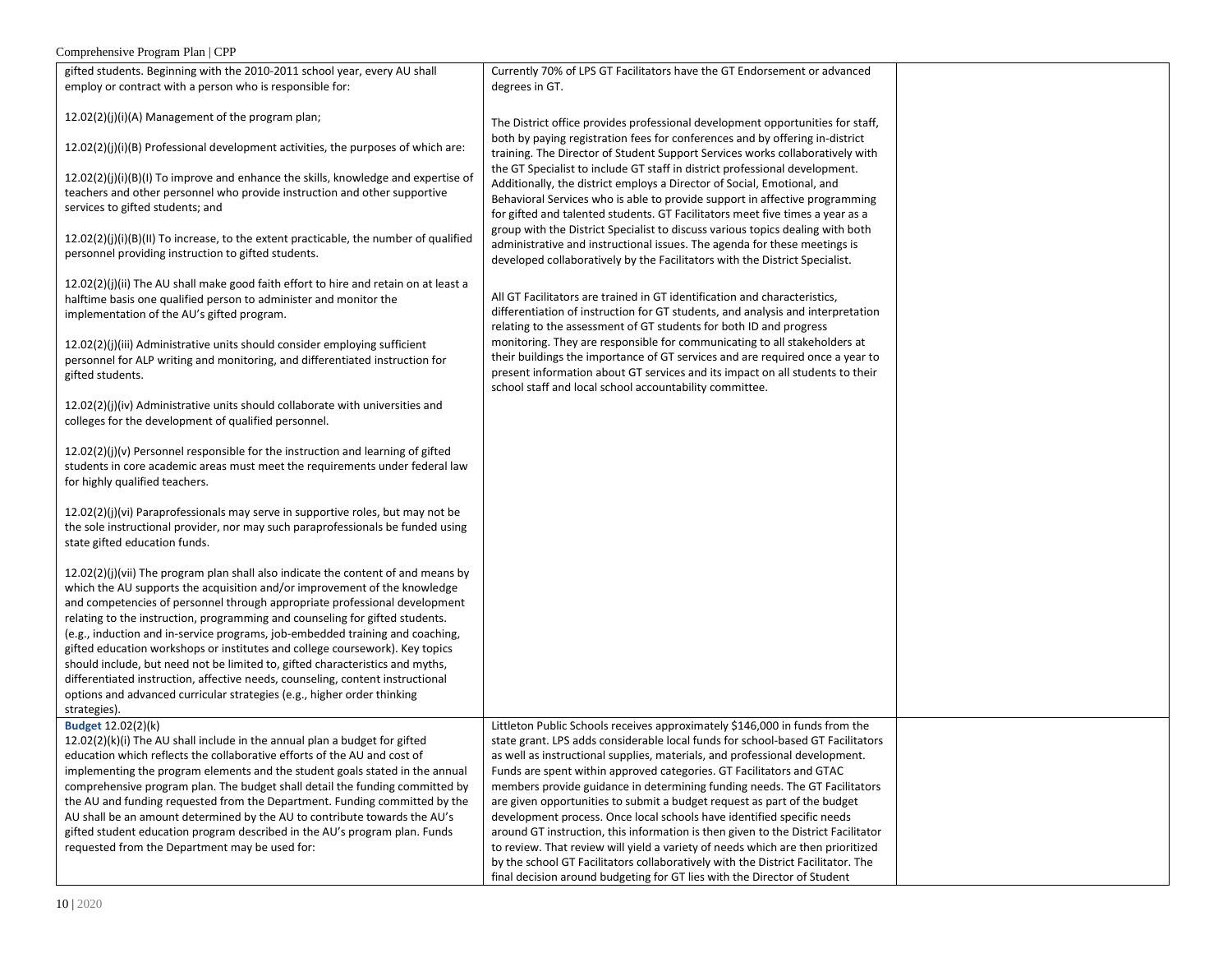| 12.02(2)(k)(i)(A) Salaries for appropriately licensed and endorsed personnel<br>primarily serving gifted students (e.g., gifted education directors, coordinators,<br>resource teachers, counselors and teachers of gifted classrooms);<br>12.02(2)(k)(i)(B) Professional development and training relating to gifted<br>education;                                                                                                                                                                                                                                                                                                                                                                                                  | Support Services. Transparency of the GT budget is maintained in accordance<br>with district budget requirements and all district budgets are reviewed by the<br>Board of Education annually. The GT budget is available publicly as required<br>by state statute. The Universal Screening and Qualified Personnel Grant<br>provides for part of the salary of our GT Specialist. |  |
|--------------------------------------------------------------------------------------------------------------------------------------------------------------------------------------------------------------------------------------------------------------------------------------------------------------------------------------------------------------------------------------------------------------------------------------------------------------------------------------------------------------------------------------------------------------------------------------------------------------------------------------------------------------------------------------------------------------------------------------|-----------------------------------------------------------------------------------------------------------------------------------------------------------------------------------------------------------------------------------------------------------------------------------------------------------------------------------------------------------------------------------|--|
| 12.02(2)(k)(i)(C) Programming options and school counseling or affective<br>guidance specific to gifted students and their ALPs;                                                                                                                                                                                                                                                                                                                                                                                                                                                                                                                                                                                                     |                                                                                                                                                                                                                                                                                                                                                                                   |  |
| 12.02(2)(k)(i)(D) Materials used in instructional programming for gifted<br>education; and                                                                                                                                                                                                                                                                                                                                                                                                                                                                                                                                                                                                                                           |                                                                                                                                                                                                                                                                                                                                                                                   |  |
| 12.02(2)(k)(i)(E) Administrative costs (classified or grant fiscal staff), technology,<br>and equipment necessary for the education of gifted students up to ten percent<br>for any one of these limited expenditures, and, not to collectively exceed twenty<br>percent of the total amount requested from the Department.                                                                                                                                                                                                                                                                                                                                                                                                          |                                                                                                                                                                                                                                                                                                                                                                                   |  |
| 12.02(2)(k)(ii) Administrative units may contract with other AUs to establish and<br>maintain gifted student programs (e.g., art, music, online coursework, and<br>counseling) for the education of gifted children, sharing costs of student<br>programing in accordance with terms of a contract. This action is optional based<br>upon available AU resources, and subject to AU discretion. An AU with less than<br>six children who need a particular program may purchase services from one or<br>more AUs that provide the appropriate gifted education program for individual<br>or groups of gifted students. Gifted education personnel in these AUs shall<br>collaborate on the content and monitoring of such contracts. |                                                                                                                                                                                                                                                                                                                                                                                   |  |
| Record Keeping 12.05(1)<br>Financial records shall be kept in accordance with generally accepted principles<br>of governmental accounting. Recommended accounting principles are listed in<br>the Financial Policies and Procedures Handbook.                                                                                                                                                                                                                                                                                                                                                                                                                                                                                        | You may simply check "yes" if you follow these procedures. If you do not,<br>please explain.<br>$\boxtimes$ Yes                                                                                                                                                                                                                                                                   |  |
| 12.05(2) Inventory<br>An inventory shall be maintained of all equipment for which funding was<br>received. These records shall be maintained throughout the useful life of the<br>equipment.                                                                                                                                                                                                                                                                                                                                                                                                                                                                                                                                         |                                                                                                                                                                                                                                                                                                                                                                                   |  |
| 12.05(3) Student Education Records<br>The ALP documents shall be part of the student's cumulative education record.                                                                                                                                                                                                                                                                                                                                                                                                                                                                                                                                                                                                                  |                                                                                                                                                                                                                                                                                                                                                                                   |  |
| 12.05(4) Confidentiality of Student Education Records<br>Individually identifiable records of students referred, assessed, evaluated,<br>and/or served through programming for gifted and talented students in any AU<br>shall be held to be confidential and protected in accordance with applicable<br>federal and state laws and regulations. Student records that are collected and/or<br>stored electronically shall be held to current state law and FERPA regulations<br>governing the protection of personally identifiable information and the privacy<br>interests of students.                                                                                                                                            |                                                                                                                                                                                                                                                                                                                                                                                   |  |
| 12.05(5) Maintenance and Destruction of Student Education Records<br>Gifted student education records and ALPs shall be maintained, retained and<br>destroyed consistent with the ongoing system of student record keeping                                                                                                                                                                                                                                                                                                                                                                                                                                                                                                           |                                                                                                                                                                                                                                                                                                                                                                                   |  |